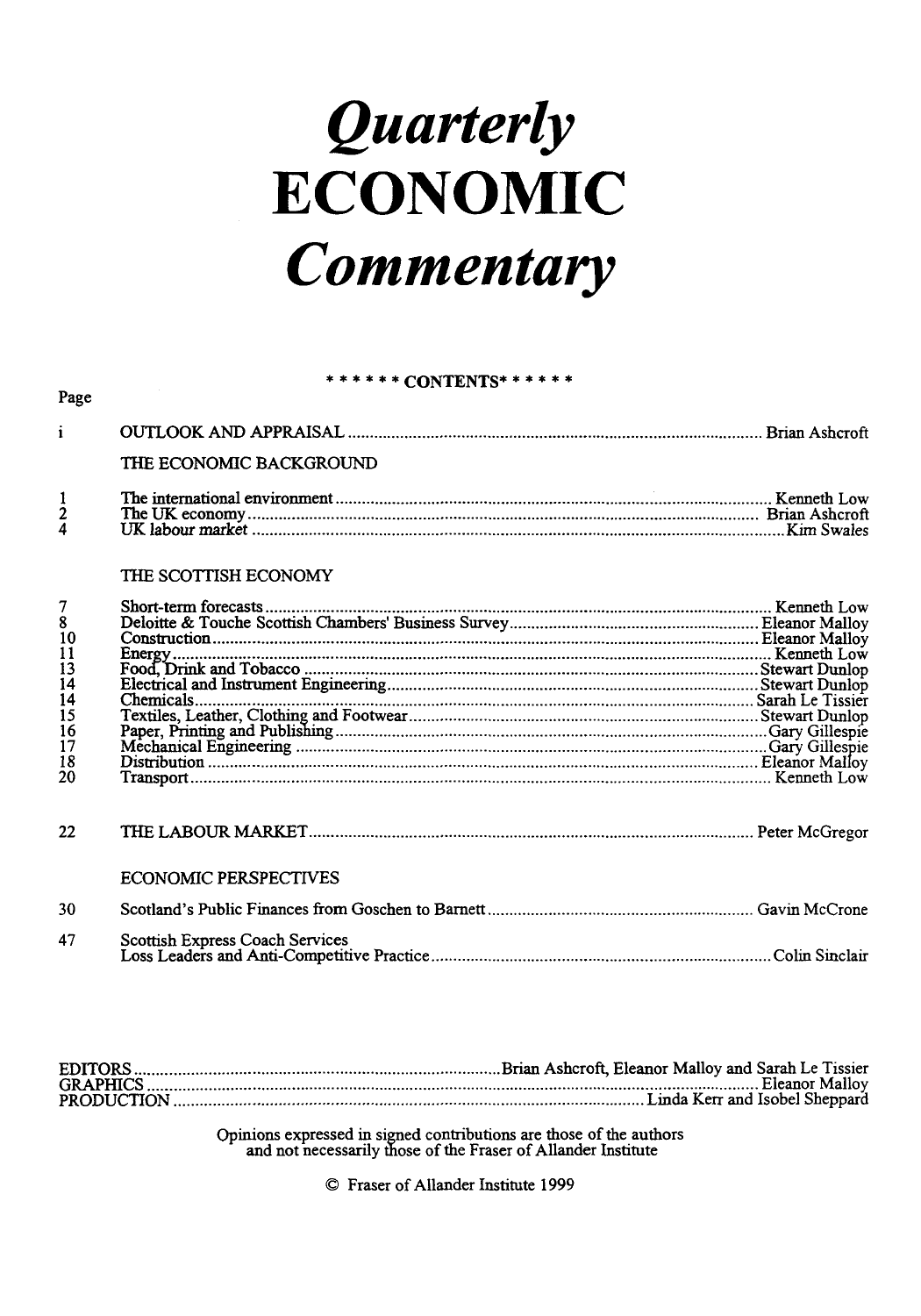## **OUTLOOK**  *and*  **APPRAISAL**

The effect of the Chancellor's Budget measures is to produce a broadly neutral fiscal stance in the UK over the next three years. A slight stimulus to aggregate demand this year is counterbalanced by a tightening of demand in the following two years. The implications for the growth of demand in the Scottish economy are much more difficult to assess. The effect of the tax changes in Scotland should broadly parallel their impact in the UK, although given the strong redistributive elements in the Budget it might be expected that the stimulus to demand would be somewhat greater here. This follows because incomes are lower in Scotland, while the importance of social security payments to incomes is higher. In addition, the abolition of mortgage interest tax relief in 2000 will have less effect here because of the appreciably lower rate of home ownership. On the other hand, the increased duty on cigarettes and fuel will take proportionately more tax from Scotland than the rest of the UK due to the greater incidence of smoking and the importance of private transport to rural areas.

On the expenditure side, the picture is a little clearer but it must be admitted not by much. The expenditure projections contained in the Budget were largely set in the Comprehensive Spending Review (CSR) last year. However, last year's Budget announced a change to the presentation and control of public expenditure, which was implemented in the CSR and continued in the recent Budget. Departmental Expenditure Limits (DELs) were set for three

years ahead and a distinction made between capital and current expenditures. Targets for Annual Managed Expenditure (AME) were set covering expenditures which are more difficult to fix and predict such as social security payments. The CSR included no published estimates of AME for Scotland and this is continued in the recent Budget. We therefore have data for Scotland on the Scottish Office DEL but not AME, plus data on the old Scottish Office Control Total (CT) to 1998-99. After 1998-99, the CT is superseded by DEL, AME. We are aware of no published attempt by the Treasury or the Scottish Office to reconcile the new and old presentation. This makes it difficult to provide an overview of recent movements of public expenditure in Scotland under the control of the Secretary of State and the coming Scottish Parliament.

Figure 1 graphs estimates of the Scottish Office expenditure control total for 1993-94 to 1998-99 and the Departmental Expenditure Limit from 1993-4 to 2001-02, while Figure 2 charts the percentage change in the Scottish Office DEL and the UK DEL for the period 1994-95 to 2001-02. The last three years of the DEL reflect the plans in the recent Budget. The series in both figures are expressed in real terms at constant 1997-98 prices. The graphs allow us to draw the following conclusions:

- In 1998-99 Scottish Office expenditure was lower in real terms than in the years from 1993-94 to 1997-98.
- The Comprehensive Spending review and the March 1999 Budget plan to raise Scottish Office (and Scottish Parliament) expenditure in real terms by 2.43% in 1999-00, by 1.85% in 2000-01, and by 2.10% in 2001-02. By 2001-02 real expenditure is expected to be 7% higher than the estimated outturn in 1998-99.
- Planned expenditure in 2001-02 will, at £13.7bn in real terms, be 0.72% lower than the last expenditure peak of £13.8bn in 1994-95.
- The planned percentage increase in<br>Scottish Office/Scottish Parliament Office/Scottish Parliament expenditure is less in real terms than die planned increase for UK government departments. The planned UK increase is estimated to be 3.48% in 1999-00, 3.48% in 2000-01, and 2.79% in 2001-02.

The slower rate of real growth of Scottish<br>Office/Scottish Parliament expenditure Office/Scottish Parliament compared to the UK is presumably a reflection of the application of the Barnett formula. As Professor Gavin McCrone notes in his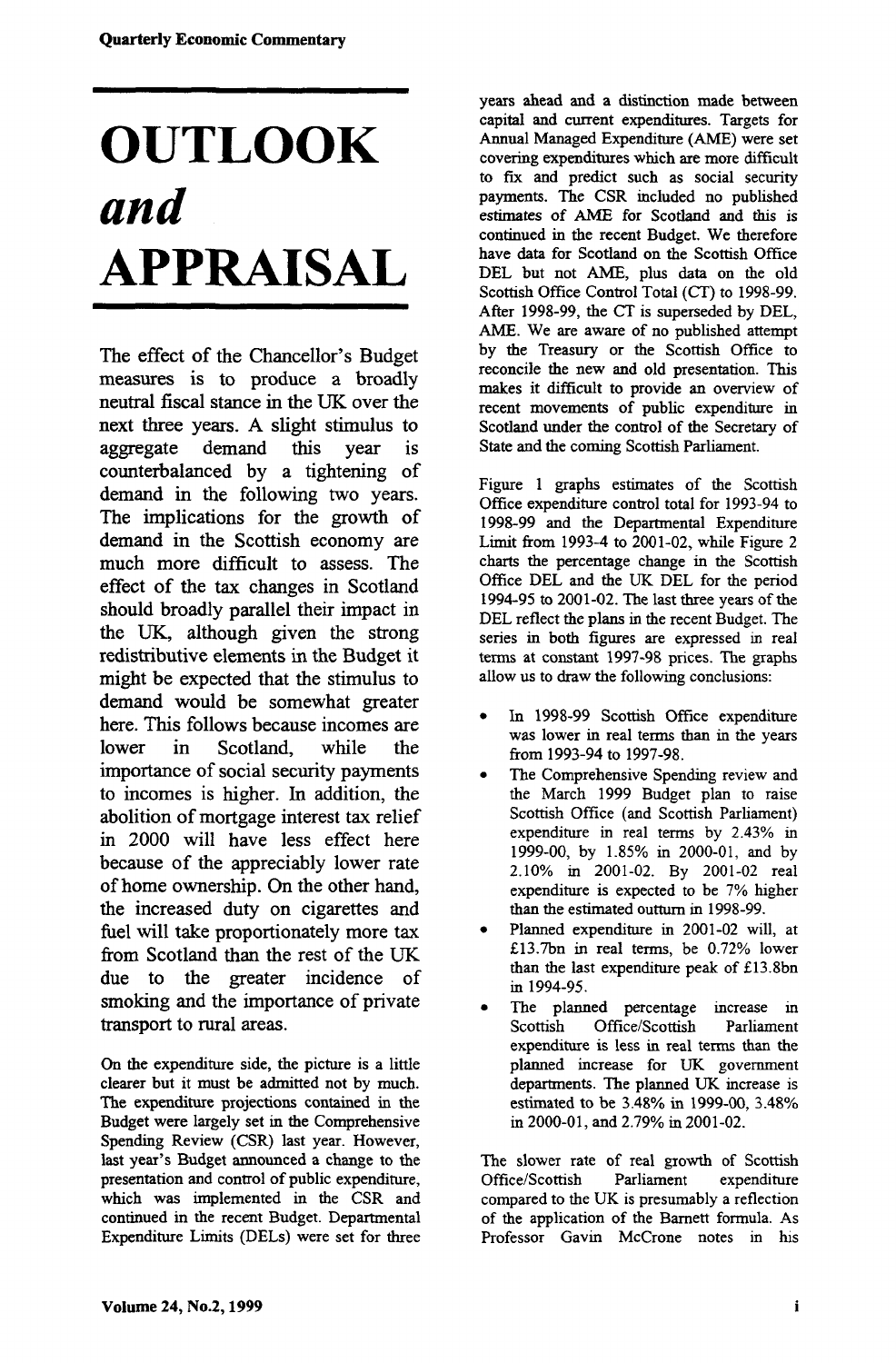historical analysis of Scotland's public finances in this **Commentary** and as Professor Neil Kay noted in his article in the previous **Commentary,** the formula seeks to realise convergence in public expenditure per head in Scotland and the rest of the UK. The strict application of the formula therefore results in smaller percentage increases in public expenditure in Scotland than in England, which, given the weight of English expenditure in the UK total, means lower percentage growth than in the UK.

The notion, implicit in the strict application of the Barnett formula, that public expenditure per head of population should be broadly the same in Scotland, Wales, Northern Ireland and England is difficult to justify. As Professor McCrone observes in his paper, the special features of Scotland, including large sparsely populated rural areas, a poor health record and the number of students from outside Scotland at its universities and medical schools, are some of the factors that would appear to justify higher public expenditure per head of population. No doubt similar justifications could be offered for Wales, Northern Ireland and some of the English regions. It is therefore difficult to disagree with Professor McCrone's conclusion that what is required is a new assessment of need covering all the constituent parts of the UK, which would be best undertaken by a body of the highest authority and impartiality. The most obvious vehicle fulfilling such criteria would be a Royal Commission.

### **Outlook**

The latest Scottish Office data on production in Scotland refer to the third quarter of 1998. Compared to the second quarter, the output of Scotland's production industries (excluding oil and gas) fell by 0.8% while the same industries in the UK exhibited no change. In manufacturing, which constitutes 83% of the output of the production sector, output in Scotland fell by 1% compared to a slight fall of 0.1% in the UK.

When longer periods are taken, Scotland still outperforms the UK in production and manufacturing. In the year to the third quarter 1998, Scottish manufacturing output rose by 3% compared to a UK increase of 0.5%. Production output rose by 2.6% here compared to 0.5% in the UK. Over the four and a half years between the first quarter of 1994 and the third quarter 1998, the output of the production industries in Scotland rose by 12.3% compared to 7% in the UK. Manufacturing output rose by 12.8% over the period in Scotland compared to 5.7% in the UK. However, within this total, the non-electronics component of manufacturing *contracted* by nearly 8% while its UK counterpart increased its output by 3%.

The recent relative deterioration in Scottish manufacturing performance reflects in large part the weak performance of the Scottish electronics industry, which contributes more than a quarter (about 27%) of total manufacturing output. The electronics sector contracted by 3% in the second quarter of last year and this was followed by a further contraction of 0.8% in the third quarter. In the UK, the sector did better, with output *rising* by 0.9% in the second quarter and by 1.8% in the third quarter. Other sectors exhibiting recent weak performance include chemicals, which contracted by 3% in the third quarter (compared tol% growth in the UK), transport equipment, which contracted by 11% (3.5% growth in the UK) and other manufacturing, which contracted by more than 3% (1%) growth in the UK). In contrast, and somewhat surprisingly, the textiles sector grew by 1% in Scotland while contracting by 2% in the UK. The drinks industry recovered from the marked reverses earlier in the year to grow by more than 3%, while its UK counterpart contracted by 0.3%. Finally, the metals sector grew by just under 3% in the third quarter while the same industry in the UK contracted by 2%.

Another sector of the economy causing considerable concern is the oil  $\&$  gas industry where the average oil price for 1998 was \$13.14 compared to \$19.13 in 1997. Investment was only £1.5bn (down two thirds on planned investment) with a significant reduction in exploration activity. Despite this, production in 1998 rose by 1.1% to 2.54mbpd (the fourth highest level since the 1970s) with a record 109 in production but revenues decreased by 33% in cash terms and 20% in real terms according to the Royal Bank of Scotland Oil & Gas Index. In the past year there has been considerable job losses principally due to the oil price collapse therefore accelerating the cost reduction initiative.

Recent Scottish business surveys confirm that growth is continuing to slow. The Deloitte & Touche Scottish Chambers' Business Survey for the fourth quarter of 1998 revealed that confidence continued to fall in all sectors. Total orders fell in manufacturing, wholesale distribution, retail distribution and tourism and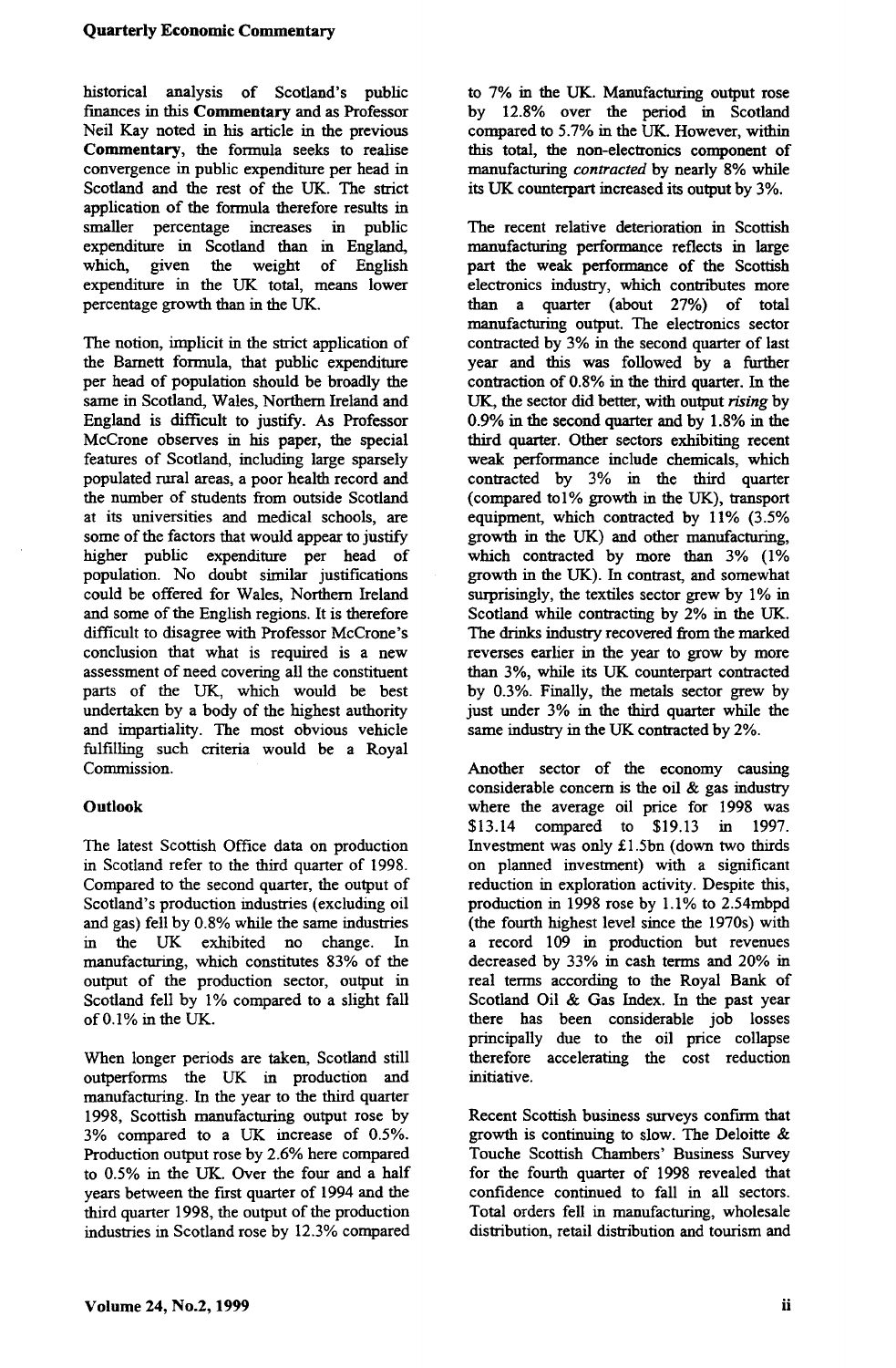a balance of respondents in all sectors expected that demand would fall further in the first quarter of 1999. On the more positive side, there was some evidence that the decline might be "bottoming out" in manufacturing. This may in part be a reflection of a slight improvement in conditions in export markets. The rate of decline in manufacturing export orders and sales eased, although the deterioration in tourist demand from abroad continued.

The latest Aberdeen Chamber of Commerce and Deloitte & Touche Oil & Gas Survey shows 76% of firms in the oil & gas related sector reporting a drop in confidence, 77% reported reduced exploration work and more than 70% expect to reduce exploration over the next six months. 61% of respondents reported reduced volumes of work in the production and service sector with 88% citing demand as a constraint on activity. 42% reported reducing investment plans and 40% of respondents cut employment.

Against this background, we have revised down our forecasts for the growth of aggregate demand in the Scottish economy. Consumer demand in Scotland is now forecast to grow by 1.3%, 1.5% and 1.9% in the years 1999, 2000, and 2001. This compares with our previous forecast of 1.9%, 2.1% and 2.4%, respectively. The growth of investment demand is also expected to be lower, at 2%, 4% and 3.9% over the next three years. The other principal revisions are to the forecasts of tourism and export demand. Tourism demand is now expected to grow by 2.3% this year, 3.6% in 2000 and 5.3% in 2001. Export demand from the rest of the world has been cut from 3% to 1% this year, with expected growth of 3.5% and 5.4% in 2000 and 2001 respectively.

**Table 1. GDP and Jobs Forecast 1999** to **2001** 

|             |            | 1999      | 2000  | 2001   |
|-------------|------------|-----------|-------|--------|
| <b>GDP</b>  | %          | 0.89      | 1.88  | 2.57   |
| Growth      |            |           |       |        |
| <b>Jobs</b> | <b>Nos</b> | $-15,318$ | 9.980 | 19.925 |
| Growth      | ℅          | $-0.81$   | 0.48  | 0.98   |

Table 1 presents the forecasts for GDP and<br>jobs growth, which result from the which result incorporation of the forecasts of the components of aggregate demand into the Institute's Medium Term Model (MTM) of the Scottish economy.

We now expect that GDP will grow by 0.89% this year, which is lower than our benchmark forecast of the UK economy of about 1%. In 2000, GDP growth is expected to rise to 1.88%, which is below our expectation for the UK of around 2.5% but is compatible with a 'soft landing' in both the Scottish and UK economies. In 2002, we anticipate a further increase in growth to 2.57%, which is broadly in line with our expectation for the UK.

The outturn in the labour market is more difficult to predict. Productivity growth has slowed in the UK as firms have to some extent hoarded labour in anticipation of an upturn. In the absence of data for Scotland, we have adjusted our forecasts of productivity growth downward to reflect the UK position. On this basis, we anticipate that just over 15,000 jobs will be lost overall this year. However, next year we expect that the upturn in the economy will lead to net job creation of just under 10,000 jobs. This is expected to be followed in 2001 by an additional 20,000 jobs as the economy displays strong growth above trend.

16 March 1999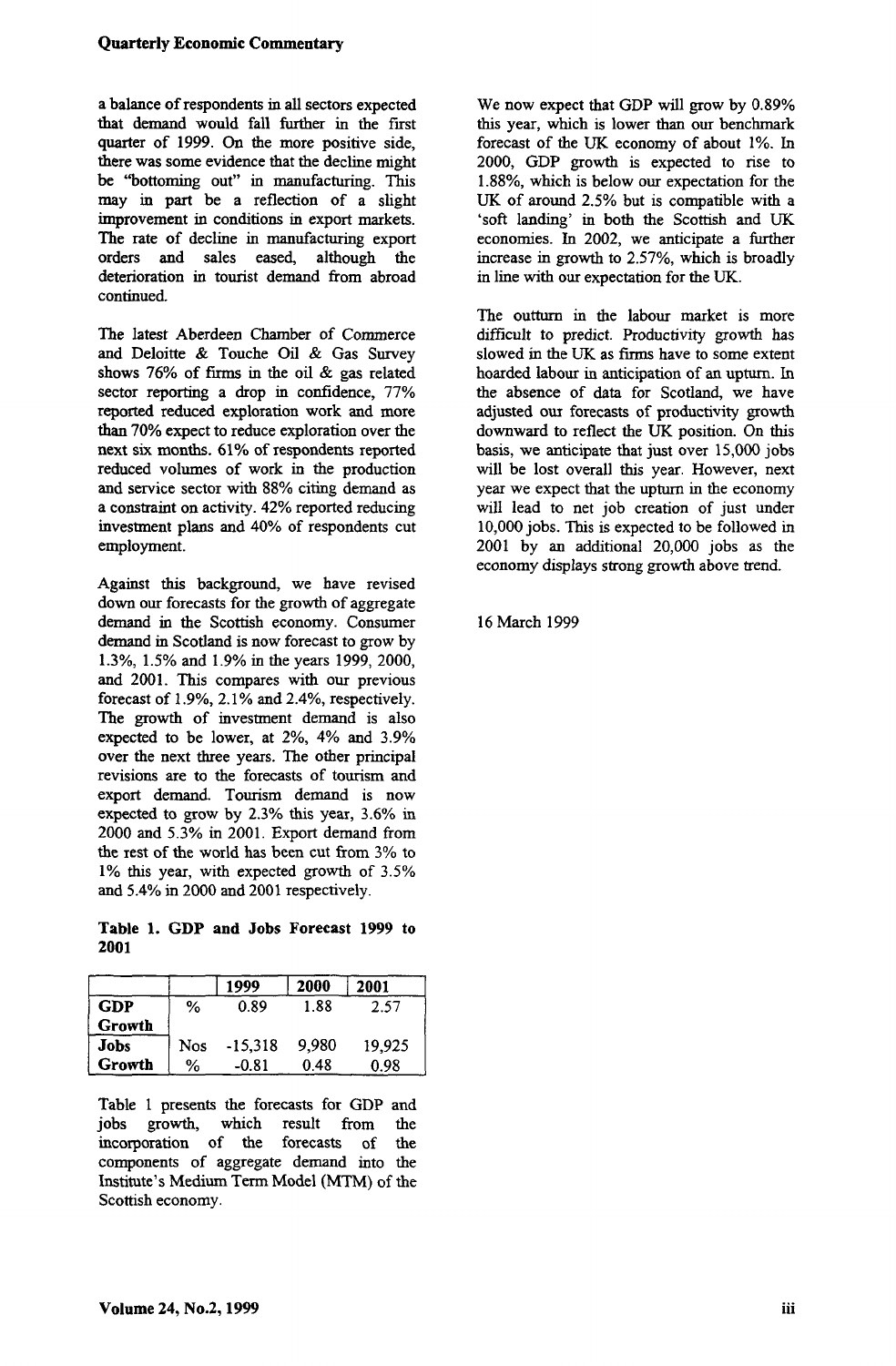### **Figure 1: Scottish Office Expenditure Control Total and Departmental Expenditure Limit 1993/4 to 2001/2 at 1997-98 contant prices.**



Source: 'Public Expenditure Statistical Analysis 1998-99' Cmnd 3901, April 1998. 'Financial Statement and Budget Report', March 1999. 'Comprehensive Spending Review', July 1998. FAI calculations.